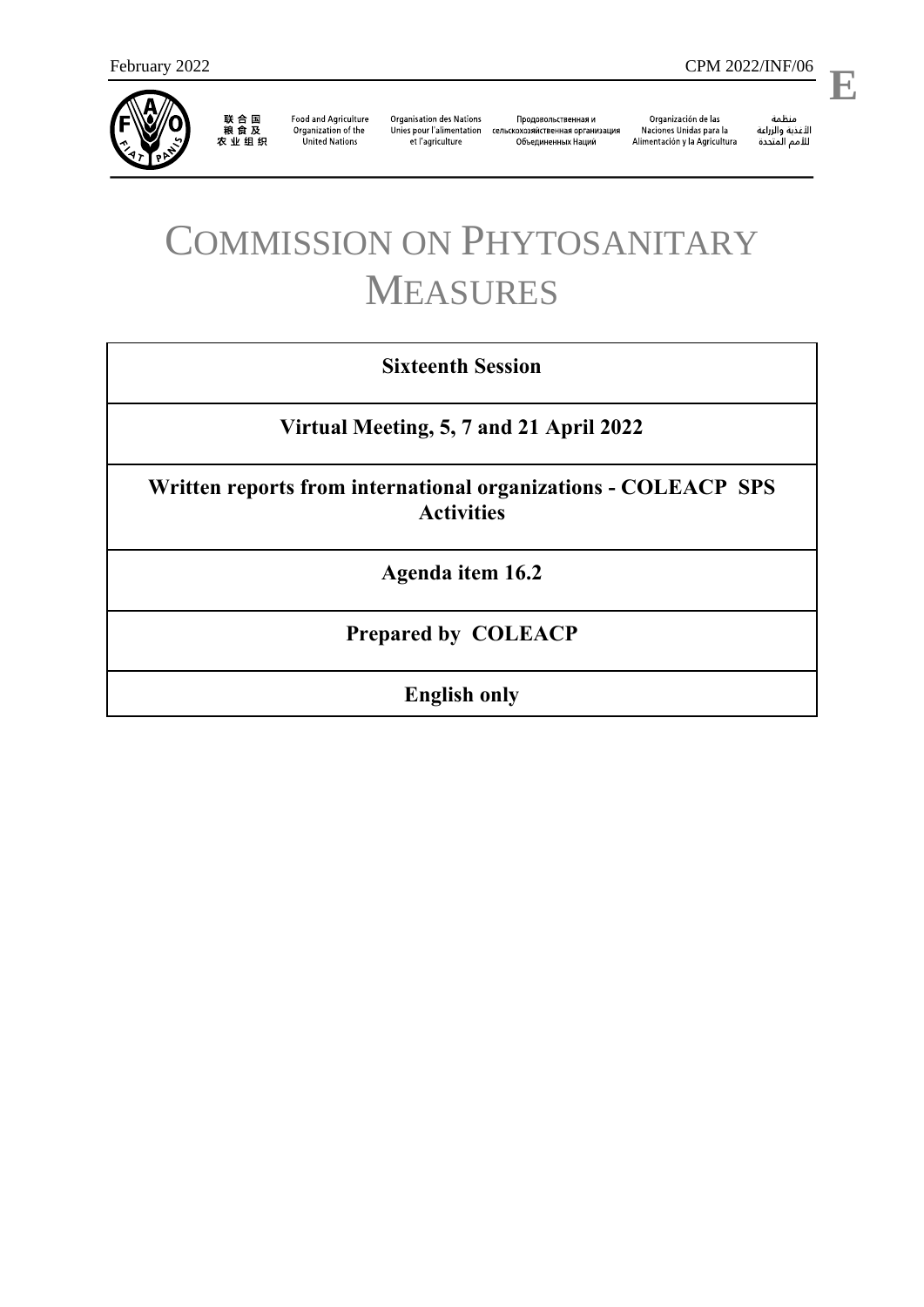

# **COLEACP SPS ACTIVITIES**

COLEACP is an interprofessional network promoting sustainable horticultural trade, linking African, Caribbean and Pacific (ACP) producers/exporters with importers in the European Union (EU).

A multi-programme management and implementation organisation, COLEACP currently operates the following programmes, all with a focus on support for SPS capacity-building.

Programmes financed by the EU at the request of the ACP Group of States, with funding from the 11th European Development Fund

- Fit For Market (co-financed by the French Development Agency; 2016–21) Strengthening the competitiveness and sustainability of the ACP horticultural sector (primarily private sector)
- Fit For Market SPS (2019–23) Strengthening the sanitary and phytosanitary systems of the ACP horticultural sector (primarily public sector)
- FFM Plus (+) (2022-2025) Mitigating the impacts of the COVID–19 pandemic by strengthening the sustainability of the ACP horticultural sector. This new Programme will incorporate the lessons–learned from COLEACP's COVID–19 action plan (implemented from March 2020) and leverage the outputs and support provided through the FFM and FFM SPS programmes.

Programmes financed by EU Delegation in Kenya (2021–24)

• Kenya NExT Kenya (New Export Trade) programme for enhancing horticultural exports

Other programmes

- Cameroon (STDF) (2019–21) Improving the SPS quality of Penja pepper to facilitate access to international markets
- Guinea (STDF) (2019–21) Strengthening the phytosanitary monitoring and certification system in Guinea
- Togo (STDF) (2018–22) Strengthening the phytosanitary monitoring and certification system for Togo's fruit and vegetable sector
- Guinea (UNIDO) (2020–22) COLEACP actively collaborates in the West Africa Competitiveness Programme (WACOMP), Guinea Component: «Revival of the pineapple sector through support for production, local processing and export» (REFILA)
- Guinea-Bissau (UNIDO) (2021–22; under development) COLEACP actively collaborates in the West Africa Competitiveness Programme (WACOMP) – Guinea-Bissau Component: « Improving the competitiveness of the mango sector in Guinea-Bissau - Production, local processing and export support»







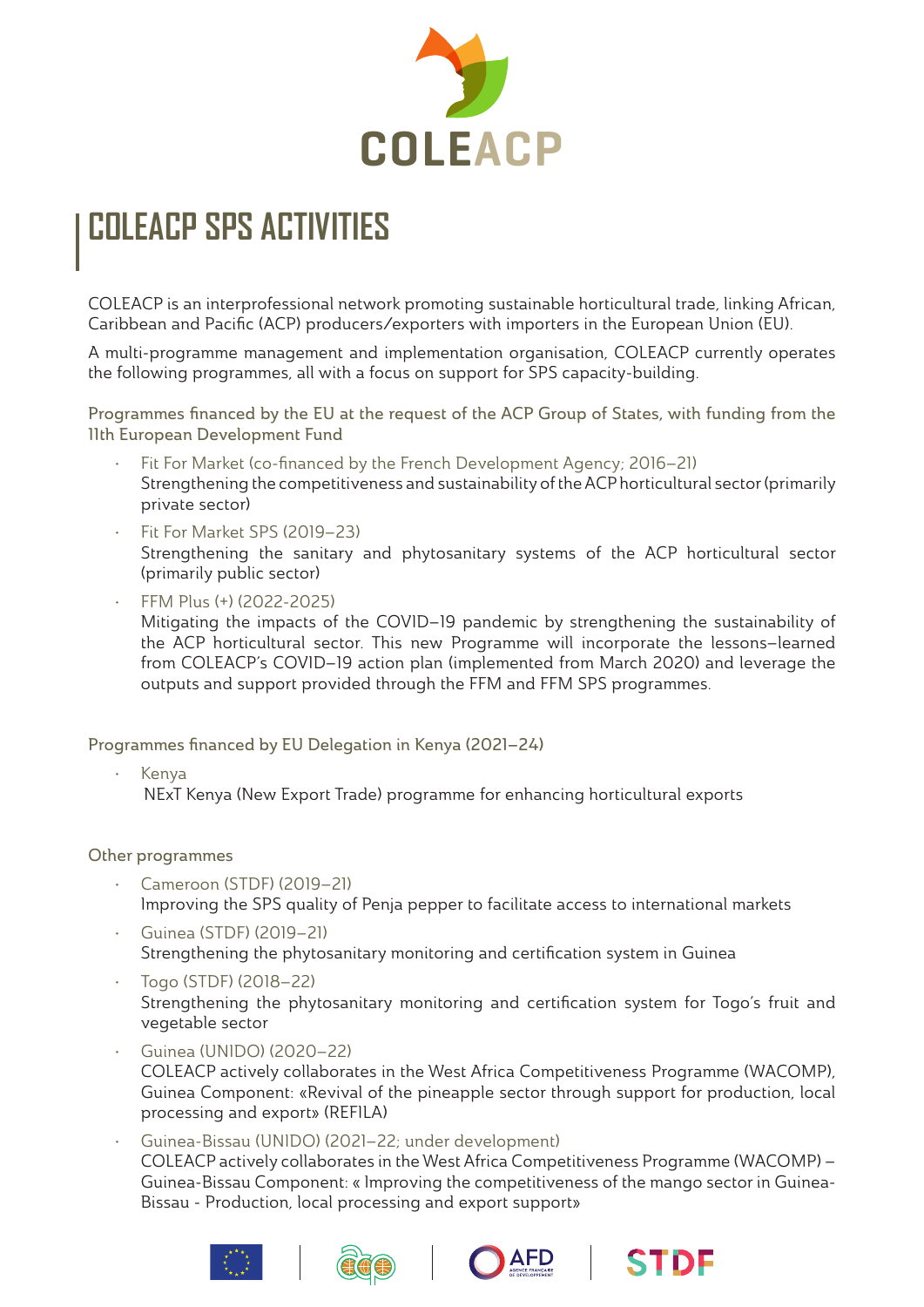

#### • Benin (ENABEL) (2020–22)

COLEACP was recently selected as a service provider by the Belgian Development Agency (ENABEL) to provide support and quality assurance services for the implementation of a blockchain technology-based traceability solution in the pineapple sector, building on the experience of a pilot carried out on a similar solution for the mango sector in Côte d'Ivoire (through the FFM programme)

OECD (Short-term service contract):

Design and implementation of an e–learning course based on the publication « OECD Fruit And Vegetables Scheme's Recommendation On Conformity Checks Of Fresh Fruits And Vegetables». The aim is to provide an appropriate method for inspectors (and others) to assess the conformity of produce (fresh, fruit and vegetables) against marketing standards.

Over the past 20 years, COLEACP has delivered technical assistance in over 50 ACP countries. It has developed and trained a network of some 1000 local ACP (mainly SPS) experts and has created an established and proven system for delivering training, technical support and institutional strengthening in both public and private sectors. In addition to core programme activities, COLEACP is regularly approached by both public and private ACP and EU stakeholders for assistance to address food safety and plant health crises in ACP countries, in particular where SPS non-compliances have resulted in special measures and the risk of disrupted trade.

Despite - and also in response to the COVID pandemic - COLEACP has remained focused on its activities throughout 2021, serving its partners, remaining agile and adapting to the changing environment in Europe, ACP countries and the rest of the world. This has been achieved by accelerating our digital activities and through increased regional anchoring. COLEACP has strengthened its programme activities to help mitigate the negative effects of COVID-19 on the agricultural and food economy of ACP countries. A dedicated COVID Action Plan was established and implemented, articulated around 5 main Work Streams, and delivered through digital learning and distance technical assistance. The FFM+ will continue to build on this action plan.

#### Core programme activities

At the core of all COLEACP programmes is sustainable intensification – increasing production while minimising negative impacts on climate, ecosystems and the productive environment. Activities also address the social and economic dimensions of sustainability, including livelihoods, economic viability, social justice and inclusiveness.

For the past 5 years, Fit For Market has been the main all-ACP programme managed by COLEACP. Its specific objective is to enable smallholders, farmer groups and organisations, and MSMEs to access international and domestic horticultural markets by complying with SPS issues and market requirements, in a sustainable framework. Fit For Market facilitates growth while increasing the resilience, inclusiveness and sustainability of ACP horticultural value chains. The programme also focuses on the transfer of advances made in the export sector in terms of production, food safety, plant health and sustainability, to also benefit local and regional markets and consumers. As an experienced private sector player, COLEACP is well placed to support the ACP horticultural industry by partnering with local and global companies to help deliver on development goals and stimulate investment.

While Fit For Market focuses on the private sector, the Fit For Market SPS programme supports ACP competent authorities, in particular National Plant Protection Organisations (NPPOs) and inspection services, to enhance their capacity to manage and enforce SPS standards. In its first year, Fit For Market SPS had already received 57 applications for technical assistance from Competent Authorities in 28 countries, resulting in 26 Memoranda of Understanding. Programme support focuses in particular on NPPOs, SPS official controls, and regulatory authorities for plant protection products. Activities include help to NPPOs to adapt to the new EU plant health rules, covering training in Pest Risk Analysis, dossier preparation, and new requirements concerning export documentation and phytosanitary certificates. With the Gambia and Ghana NPPOs, COLEACP is exploring the possibility of establishing pest-free country status for citrus greening.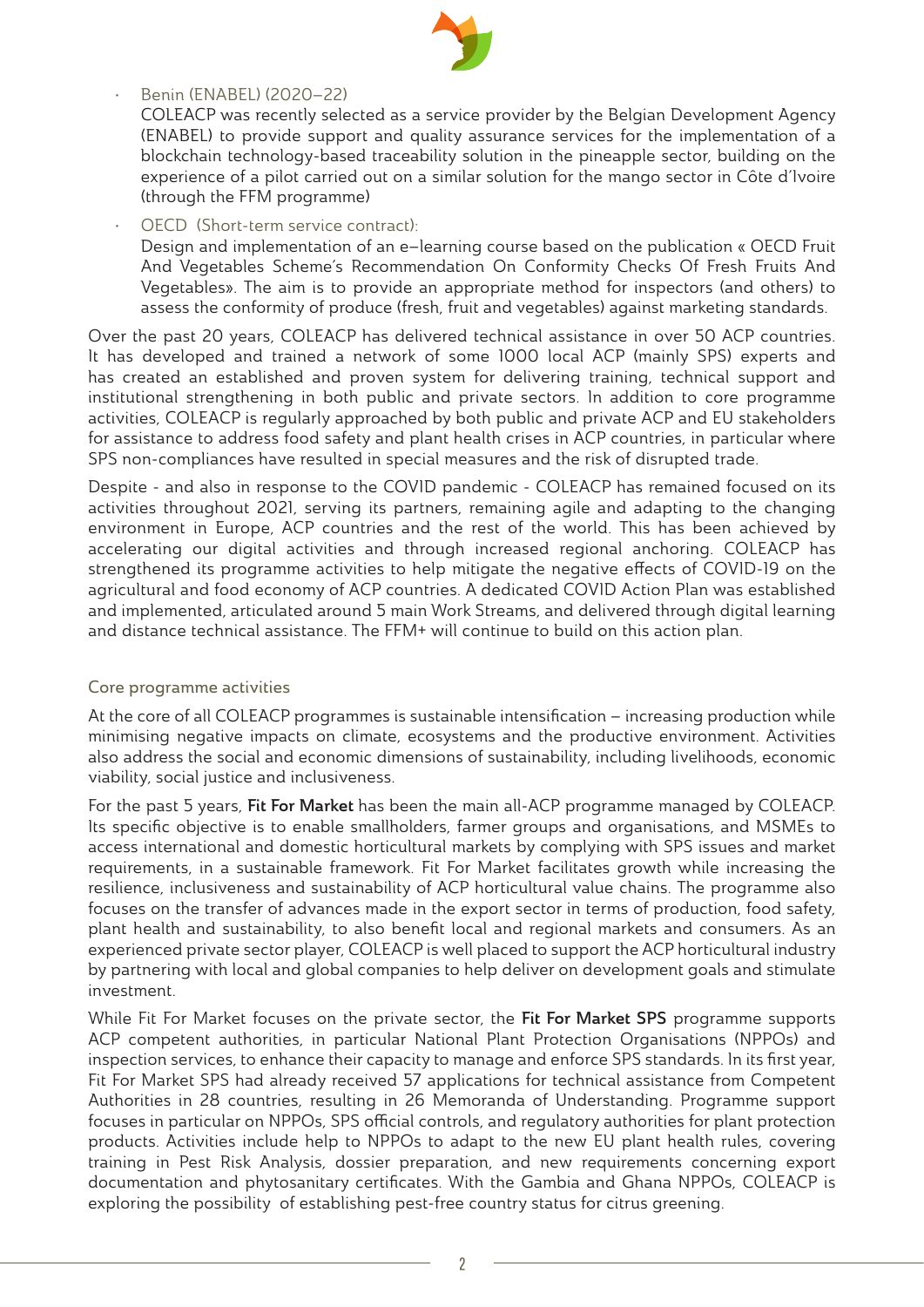

By end 2021, FFM SPS had received 466 requests for support for technical assistance.

#### Supporting SPS Compliance

COLEACP monitors the evolution of SPS regulations and their implementation guidelines in order to identify decisions and trends that could have an impact on horticultural value chains in ACP countries. In particular the changes brought about by the new EU Plant Health Law (EU 2016/2031), which came into force in December 2019, and the establishment of uniform conditions for its deployment under the implementing regulation (EU) 2019/2072 of 28 November 2019.

Some new EU rules have required urgent action by competent authorities in order to maintain ACP-EU trade in the commodities concerned. It has also been important to address underlying structural reform to meet additional demands on ACP authorities in terms of skills, policy and regulatory frameworks, as well as operational resources. COLEACP has provided information and raised awareness among public sector authorities, and has signed Memoranda of Understanding, with detailed action plans and budgets, tailored to the particular needs in each country. Specific activities include:

- Support to form national stakeholder platforms for the development and implementation of national action plans, and submission of dossiers to the EU, in the context of EU high risk commodities, priority pests, and emergency measures
- Supporting NPPOs to compile and submit dossiers (including mango, capsicum)
- Capacity building to support implementation of national action plans outlined in the dossiers, including training and coaching of support services, technical agents, and inspection services
- Capacity building of other target groups including extension services and laboratorie

Based on regular contact with the public and private sectors , COLEACP designed tools, documents, technologies and trainings they need to enhance their capacity to manage and enforce SPS standards. The communication with NPPOs is strengthened by the organization of regular E-meetings on thematic related to plant heath. Examples of tools developed are the COLEACP's E-GAP which is a database providing stakeholders with information on GAP to ensure compliance with the MRLs set by the EU and also interactive dashboards compiling all SPS notifications from ACP countries. Good practice guides, SPS rapid assessment tool and new educational content in plant health are also currently in development

#### Joint activities with the IPPC Secretariat

On 19th November 2021, an MoU was signed between the COLEACP and the IPPC Secretariat during a virtual ceremony. The new partnership intends to strengthen collaborative actions related to plant heath in order to protect the environment from the impacts of plant pests, and to facilitate safe trade, development, and economic growth.

COLEACP representatives have been selected as members of 5 working groups coordinated by the IPPC Secretariat. These include the IPPC Working Group (WG) to develop e-learning materials on Surveillance and Reporting Obligations; the IPPC Working Group (WG) to develop e-learning materials on Inspection; the Capacity Development Committee (IC) Team on Fusarium oxysporum f. sp. cubense Tropical Race 4 (TR4); the Capacity Development Committees (IC) on the development of e-learning courses on PRA (Pest Risk Analysis) and Export Certification. These groups are addressing the development of training and guidance documents covering inspection, pest surveillance and Banana Fusarium Wilt (TR4) in collaboration with the FAO elearning Academy.

During 2021 COLEACP made considerable advances in the development of e-learning courses on PRA (Pest Risk Analysis) and Export Certification. Those new e-Learning courses are developed in the frame of the "FAO support to COMESA trade facilitation programme" and will support the implementation of the International Standard for Phytosanitary Measures (ISPM). These materials are financed by the COMESA project. The support of COLEACP for the development of the e-learning courses is implemented through the Fit For Market SPS Programme and financed by the European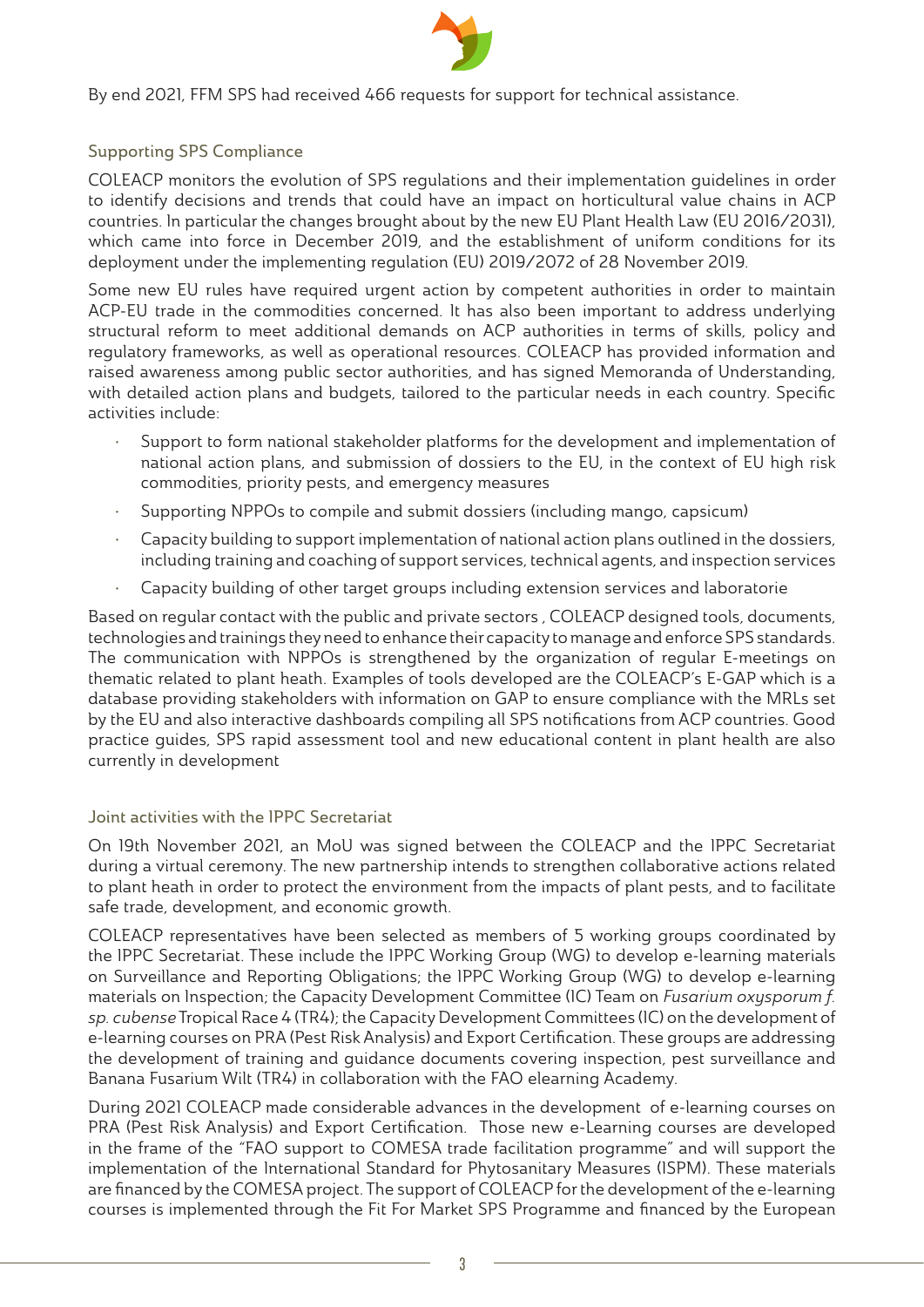

# Union and the Organisation of African, Caribbean and Pacific States (OACPS)

COLEACP and IPPC are supporting the Sierra Leone NPPO to carry out a full Phytosanitary Capacity Evaluation (PCE). The PCE comprises 13 modules to be completed jointly with all relevant stakeholders. A stakeholder workshop to launch the PCE was held in Freetown in November 2019, hosted by FAO, and facilitated and supervised by an IPPC PCE expert. A second ACP plant health expert was attached as a trainee in order to qualify as a new PCE facilitator (PCE experts trained by IPPC must conduct one on-site PCE to become qualified as PCE facilitator). To date, four modules have been completed in Sierra Leone: (1) country profile; (3) environmental forces assessment; (4) NPPO's mission and strategy; and (13) export certification, re-export and transit. The National PCE Team is currently working on modules (5) NPPO's structure and processes; (6) NPPO resources; and import regulation.

The next step should be a second stakeholder workshop with a PCE facilitator and a phytosanitary legislation expert, which will validate the completed modules and develop the logical framework. Initially planned for March 2020, the workshop has been postponed due to the pandemic situation. Contacts are actually on going in order to try to organise a physical workshop as soon as the situation permits, hopefully in 2022

COLEACP has translated nine IPPC guides into French to make them more globally accessible, particularly for the francophone countries in West Africa. French versions of the following guides are currently in press but can be made available in pdf format for training purposes. The topics covered are:

- Pest Status Guide (new)
- Establishing a National Plant Protection Organization Création d'une Organisation Nationale pour la Protection des Végétaux
- Operation of a National Plant Protection Organization Fonctionnement d'une Organisation Nationale pour la Protection des Végétaux
- Import verification Vérification des importations
- Export certification Certification à l'exportation
- Pest risk communication Communication sur le risque phytosanitaire
- Managing relationships with stakeholders Gestion des relations avec les parties prenantes
- Delivering phytosanitary diagnostic services Prestation de services de diagnostic phytosanitaire
- Plant pest surveillance Surveillance des organismes nuisibles
- Delivering phytosanitary diagnostic services Prestation de services de diagnostic phytosanitaire
- Plant pest surveillance Surveillance des organismes nuisibles

As in previous years, COLEACP remains ready to support a number of ACP countries to attend the CMP, when mitigation measures against the COVID-19 pandemic allow.